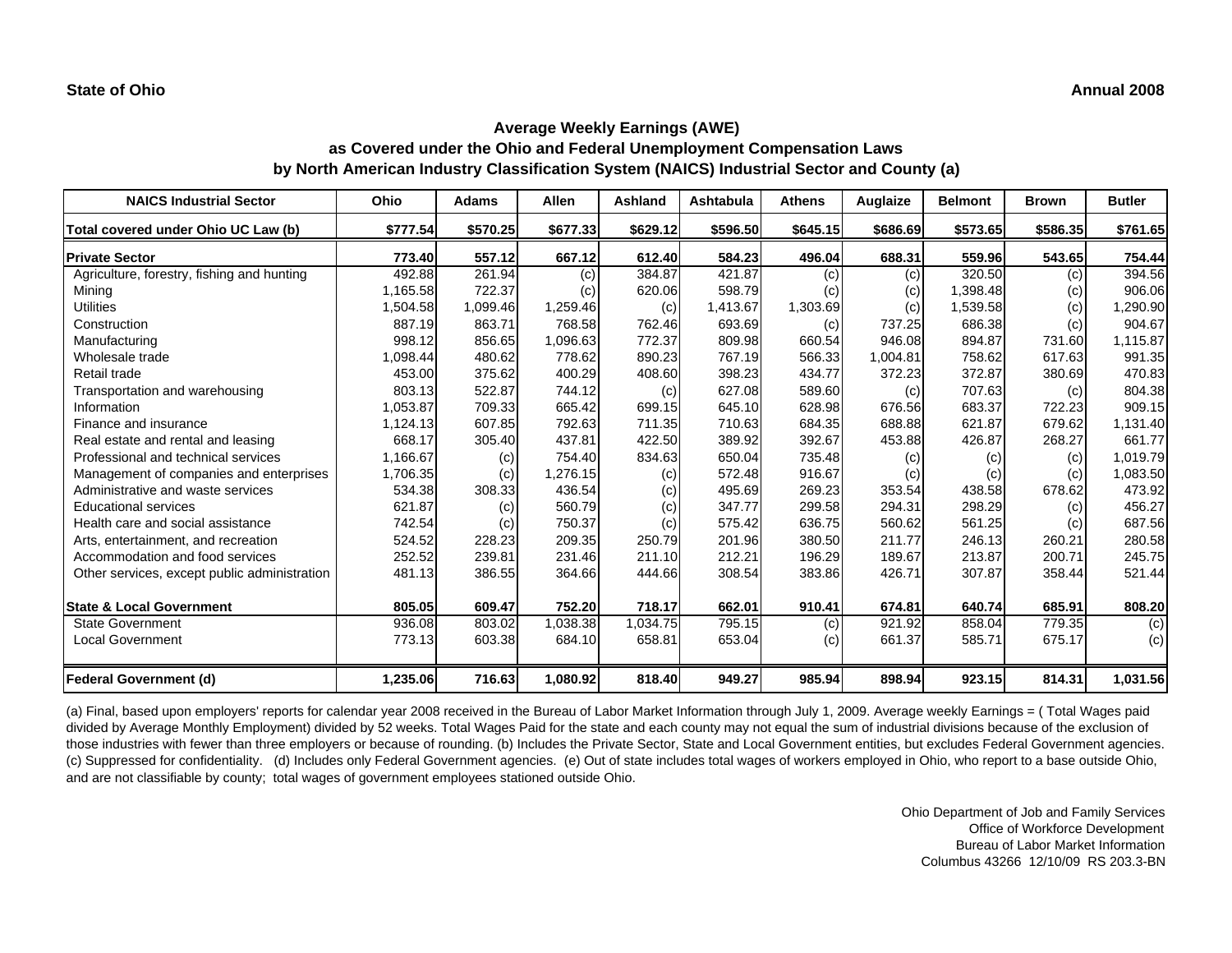| <b>NAICS Industrial Sector</b>               | Carroll             | Champaign | <b>Clark</b> | <b>Clermont</b> | <b>Clinton</b> | <b>Columbiana</b> | <b>Coshocton</b> | Crawford | Cuyahoga | <b>Darke</b> |
|----------------------------------------------|---------------------|-----------|--------------|-----------------|----------------|-------------------|------------------|----------|----------|--------------|
| Total covered under Ohio UC Law (b)          | \$536.62            | \$662.63  | \$631.15     | \$719.71        | \$815.98       | \$567.75          | \$641.79         | \$577.58 | \$879.37 | \$601.88     |
| <b>Private Sector</b>                        | 529.44              | 662.98    | 621.67       | 715.35          | 830.94         | 555.40            | 645.44           | 562.62   | 876.96   | 595.88       |
| Agriculture, forestry, fishing and hunting   | (c)                 | (c)       | 520.15       | (c)             | (c)            | 343.77            | 512.90           | (c)      | 418.87   | (c)          |
| Mining                                       | (c)                 | (c)       | 707.27       | (c)             | (c)            | 968.90            | 1,254.88         | (c)      | 1,062.52 | (c)          |
| <b>Utilities</b>                             | 1,074.46            | (c)       | (c)          | 1,500.33        | (c)            | 1,453.38          | 1,599.12         | (c)      | 1,558.48 | 1,454.21     |
| Construction                                 | 585.67              | 715.13    | 711.21       | 758.88          | 693.08         | 644.06            | 958.81           | 663.37   | 995.87   | 723.54       |
| Manufacturing                                | 705.27              | 988.52    | 902.13       | 992.46          | 870.27         | 691.69            | 845.69           | 677.71   | 1,065.63 | 763.94       |
| Wholesale trade                              | 607.90              | 700.29    | (c)          | 1,281.46        | (c)            | 742.13            | 688.50           | 697.17   | 1,217.33 | 723.17       |
| Retail trade                                 | 429.13              | 395.00    | 402.94       | 450.54          | 445.60         | 413.96            | 369.77           | 414.88   | 471.21   | 389.31       |
| Transportation and warehousing               | 808.88              | (c)       | 773.63       | 1,008.08        | 1,034.83       | 771.33            | 567.60           | (c)      | 827.48   | 772.19       |
| Information                                  | 765.96              | 707.58    | 830.69       | 1,406.73        | 672.63         | 708.00            | 683.96           | 637.77   | 1,162.37 | 533.71       |
| Finance and insurance                        | 578.94              | 709.94    | 626.92       | 1,190.65        | 798.19         | 727.92            | 606.38           | 756.75   | 1,332.10 | 791.75       |
| Real estate and rental and leasing           | 283.85              | 335.90    | 499.42       | 669.73          | 461.23         | 401.40            | 442.79           | 342.58   | 806.65   | 405.71       |
| Professional and technical services          | (c)                 | (c)       | 875.31       | 877.54          | 985.35         | 693.63            | 639.02           | 671.67   | 1,295.10 | (c)          |
| Management of companies and enterprises      | (c)                 | (c)       | 1,087.31     | 1,020.12        | 1,363.81       | 573.69            | 922.98           | (c)      | 1,611.92 | (c)          |
| Administrative and waste services            | 437.31              | 330.62    | 353.21       | 533.96          | 354.69         | 488.33            | 486.81           | (c)      | 604.23   | 386.12       |
| <b>Educational services</b>                  | (c)                 | (c)       | 732.15       | 444.00          | (c)            | 453.71            | 256.71           | (c)      | 696.79   | 368.35       |
| Health care and social assistance            | (c)                 | (c)       | 654.44       | 653.56          | (c)            | 563.83            | 530.33           | (c)      | 802.00   | 574.85       |
| Arts, entertainment, and recreation          | 145.00              | 223.37    | 305.90       | 325.50          | 284.12         | 200.37            | 234.79           | 226.15   | 1,153.23 | 191.08       |
| Accommodation and food services              | 191.13              | 261.06    | 233.62       | 248.88          | 223.85         | 200.88            | 191.52           | 189.17   | 280.88   | 196.12       |
| Other services, except public administration | 323.35              | 264.85    | 546.67       | 456.67          | 438.34         | 451.57            | 371.25           | 258.82   | 542.73   | 276.59       |
| <b>State &amp; Local Government</b>          | 569.90              | 661.29    | 692.41       | 747.77          | 717.64         | 642.09            | 618.49           | 669.16   | 897.63   | 643.72       |
| <b>State Government</b>                      | $\overline{972.25}$ | 906.60    | 921.88       | 715.19          | 959.79         | 759.77            | 897.00           | 1,003.94 | 1,085.79 | 814.79       |
| <b>Local Government</b>                      | 557.85              | 653.19    | 683.48       | 750.65          | 703.02         | 632.31            | 609.38           | 642.81   | 885.87   | 639.92       |
| <b>Federal Government (d)</b>                | 781.90              | 798.31    | 1,104.56     | 1,065.65        | 1,221.42       | 1,092.54          | 943.33           | 836.56   | 1,297.27 | 843.98       |

(a) Final, based upon employers' reports for calendar year 2008 received in the Bureau of Labor Market Information through July 1, 2009. Average weekly Earnings = ( Total Wages paid divided by Average Monthly Employment) divided by 52 weeks. Total Wages Paid for the state and each county may not equal the sum of industrial divisions because of the exclusion of those industries with fewer than three employers or because of rounding. (b) Includes the Private Sector, State and Local Government entities, but excludes Federal Government agencies. (c) Suppressed for confidentiality. (d) Includes only Federal Government agencies. (e) Out of state includes total wages of workers employed in Ohio, who report to a base outside Ohio, and are not classifiable by county; total wages of government employees stationed outside Ohio.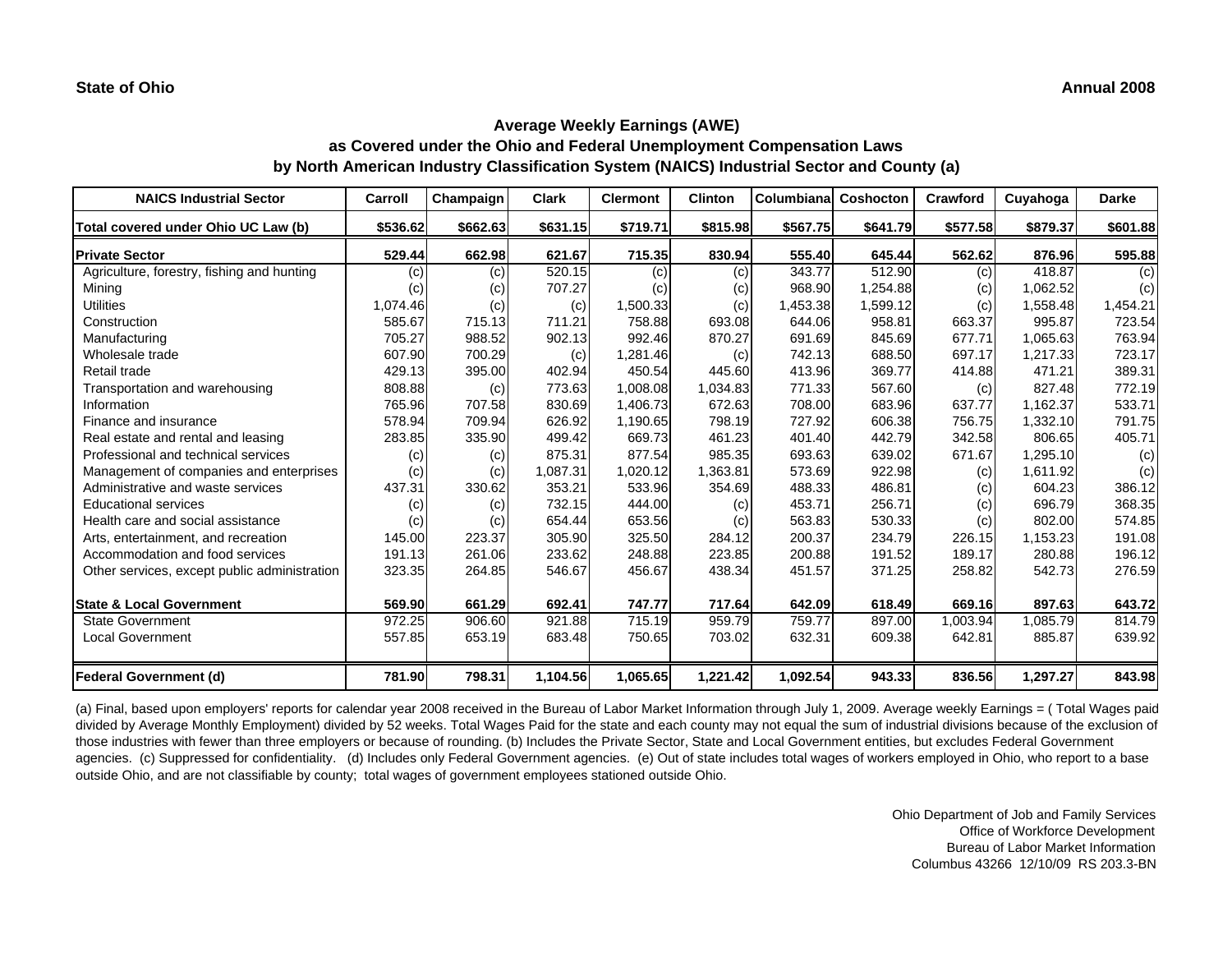| <b>NAICS Industrial Sector</b>               | <b>Defiance</b> | <b>Delaware</b> | Erie     | <b>Fairfield</b> | <b>Fayette</b> | <b>Franklin</b> | <b>Fulton</b> | Gallia   | Geauga   | Greene   |
|----------------------------------------------|-----------------|-----------------|----------|------------------|----------------|-----------------|---------------|----------|----------|----------|
| Total covered under Ohio UC Law (b)          | \$694.10        | \$878.00        | \$646.83 | \$604.29         | \$567.37       | \$855.63        | \$636.50      | \$694.23 | \$688.00 | \$712.44 |
| <b>Private Sector</b>                        | 696.02          | 886.94          | 626.38   | 564.71           | 549.67         | 843.60          | 638.25        | 706.87   | 683.44   | 685.83   |
| Agriculture, forestry, fishing and hunting   | 512.52          | 555.19          | (c)      | 646.56           | 820.40         | 649.83          | 487.94        | (c)      | 513.63   | (c)      |
| Mining                                       | (c)             | 1,145.50        | (c)      | 804.10           | (c)            | 1,026.33        | (c)           | (c)      | 1,210.56 | (c)      |
| <b>Utilities</b>                             | 1,443.63        | 1,352.94        | (c)      | 1,117.88         | (c)            | 1,712.90        | (c)           | 1,447.08 | (c)      | (c)      |
| Construction                                 | 722.87          | 894.10          | 765.15   | 717.44           | 694.44         | 975.44          | 915.52        | 1,117.40 | 807.27   | 800.52   |
| Manufacturing                                | 1,094.73        | 1,019.15        | 1,073.96 | 849.19           | 820.92         | 1,011.42        | 797.38        | 782.37   | 849.83   | 981.58   |
| Wholesale trade                              | 840.19          | 1,105.94        | 1,022.67 | 826.48           | (c)            | 1,101.17        | 780.25        | 542.77   | 1,043.15 | 1,110.56 |
| Retail trade                                 | 411.58          | 443.73          | 397.35   | 404.81           | 356.60         | 522.87          | 415.75        | 397.02   | 453.08   | 404.73   |
| Transportation and warehousing               | 698.73          | 1,106.12        | (c)      | 780.23           | 647.46         | 846.44          | (c)           | 941.25   | 853.67   | (c)      |
| Information                                  | 684.46          | 1.161.67        | 555.44   | 537.37           | 715.67         | 1,192.10        | 599.42        | 719.83   | 699.06   | 890.98   |
| Finance and insurance                        | 799.90          | 1,367.04        | 869.54   | 663.54           | 706.37         | 1,202.56        | 688.85        | 733.40   | 931.23   | 837.17   |
| Real estate and rental and leasing           | 399.44          | 821.71          | 483.21   | 482.87           | 483.73         | 731.58          | 417.04        | 410.25   | 501.81   | 475.42   |
| Professional and technical services          | 865.73          | 1,637.94        | 927.10   | 699.73           | (c)            | 1,257.63        | (c)           | 665.69   | 902.62   | 1,356.88 |
| Management of companies and enterprises      | 1,071.17        | 2,004.50        | 1,224.27 | 1,383.48         | (c)            | 1,828.44        | (c)           | (c)      | 1,849.17 | 1,092.92 |
| Administrative and waste services            | 429.29          | 576.27          | 395.87   | 535.12           | 320.04         | 595.44          | 321.31        | 355.15   | 586.10   | 467.33   |
| <b>Educational services</b>                  | (c)             | 690.17          | 326.13   | 445.19           | (c)            | 676.62          | (c)           | (c)      | 563.37   | 649.77   |
| Health care and social assistance            | (c)             | 731.58          | 731.40   | 670.54           | (c)            | 809.29          | (c)           | (c)      | 627.00   | 676.04   |
| Arts, entertainment, and recreation          | 236.21          | 398.71          | 515.29   | 298.31           | 305.54         | 528.69          | 206.69        | 233.85   | 303.79   | 281.50   |
| Accommodation and food services              | 194.19          | 272.35          | 252.40   | 227.98           | 226.87         | 305.96          | 180.90        | 240.44   | 204.52   | 248.38   |
| Other services, except public administration | 354.62          | 497.98          | 359.01   | 488.21           | 358.10         | 622.49          | 354.36        | 460.69   | 522.60   | 449.25   |
| <b>State &amp; Local Government</b>          | 679.86          | 806.60          | 770.34   | 758.35           | 672.70         | 924.89          | 625.75        | 631.24   | 723.19   | 846.21   |
| <b>State Government</b>                      | 914.35          | 946.56          | 761.67   | 855.54           | 869.90         | 927.60          | 972.88        | (c)      | 782.40   | (c)      |
| <b>Local Government</b>                      | 664.27          | 787.92          | 772.92   | 748.44           | 666.46         | 922.29          | 604.50        | (c)      | 719.88   | (c)      |
| <b>Federal Government (d)</b>                | 905.71          | 975.75          | 1,078.27 | 937.27           | 898.85         | 1,209.54        | 912.37        | 803.60   | 861.46   | 1,550.81 |

(a) Final, based upon employers' reports for calendar year 2008 received in the Bureau of Labor Market Information through July 1, 2009. Average weekly Earnings = ( Total Wages paid divided by Average Monthly Employment) divided by 52 weeks. Total Wages Paid for the state and each county may not equal the sum of industrial divisions because of the exclusion of those industries with fewer than three employers or because of rounding. (b) Includes the Private Sector, State and Local Government entities, but excludes Federal Government agencies. (c) Suppressed for confidentiality. (d) Includes only Federal Government agencies. (e) Out of state includes total wages of workers employed in Ohio, who report to a base outside Ohio, and are not classifiable by county; total wages of government employees stationed outside Ohio.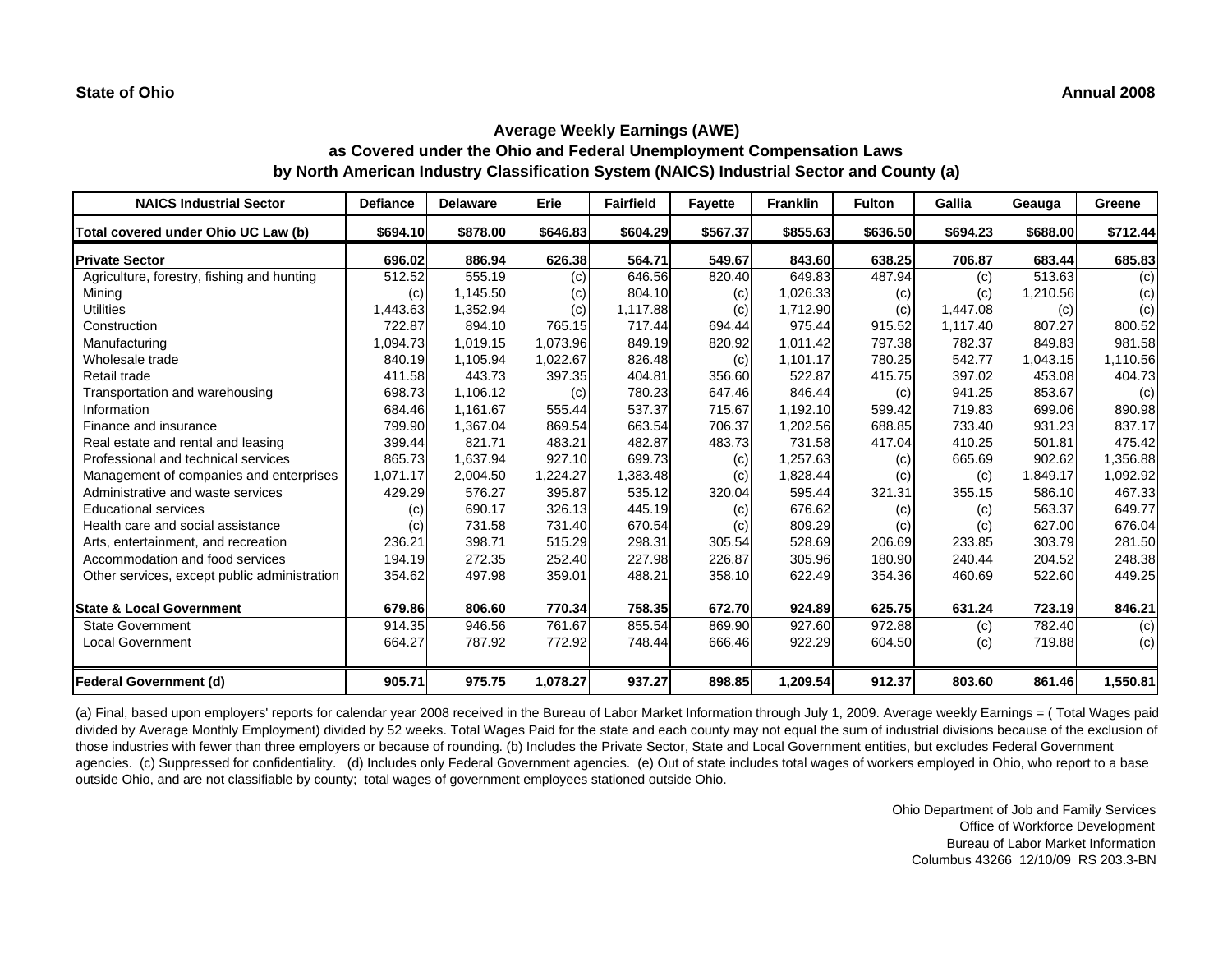| <b>NAICS Industrial Sector</b>               | <b>Guernsey</b> | <b>Hamilton</b> | <b>Hancock</b> | Hardin   | <b>Harrison</b> | Henry    | Highland | <b>Hocking</b> | <b>Holmes</b> | <b>Huron</b> |
|----------------------------------------------|-----------------|-----------------|----------------|----------|-----------------|----------|----------|----------------|---------------|--------------|
| Total covered under Ohio UC Law (b)          | \$604.65        | \$935.58        | \$730.81       | \$615.87 | \$566.67        | \$668.63 | \$570.62 | \$555.31       | \$557.69      | \$654.90     |
| <b>Private Sector</b>                        | 592.33          | 941.52          | 734.29         | 623.81   | 580.33          | 673.52   | 541.21   | 491.44         | 549.75        | 655.00       |
| Agriculture, forestry, fishing and hunting   | (c)             | 447.83          | 548.96         | 552.81   | 415.58          | (c)      | 391.06   | 434.44         | 535.77        | (c)          |
| Mining                                       | (c)             | 946.06          | (c)            | (c)      | 1,206.81        | (c)      | 712.00   | 604.46         | 827.50        | (c)          |
| <b>Utilities</b>                             | 1,300.71        | 1,413.88        | 1,334.67       | 1.222.79 | 942.65          | (c)      | 979.60   | 410.90         | (c)           | (c)          |
| Construction                                 | 947.67          | 946.60          | (c)            | 546.81   | 571.62          | 828.31   | 611.42   | 574.38         | 590.23        | 1,022.44     |
| Manufacturing                                | 791.85          | 1.191.37        | 871.67         | 819.27   | 688.06          | 937.98   | 731.08   | 765.35         | 614.69        | 775.83       |
| Wholesale trade                              | 776.88          | 1,317.04        | 886.12         | 956.10   | 723.12          | (c)      | 512.73   | 998.85         | 479.29        | (c)          |
| Retail trade                                 | 391.06          | 474.44          | 441.21         | 390.77   | 335.23          | 414.48   | 400.37   | 405.83         | 422.92        | 396.98       |
| Transportation and warehousing               | 688.31          | 741.46          | 778.37         | 546.60   | 633.06          | 698.46   | 791.71   | 583.08         | (c)           | 709.17       |
| Information                                  | 542.65          | 1,256.88        | 743.06         | 485.38   | 833.02          | 798.63   | 632.62   | 641.62         | 532.65        | 675.92       |
| Finance and insurance                        | 733.60          | 1,346.85        | 838.50         | 618.13   | (c)             | 691.77   | 701.13   | 625.52         | 719.35        | 697.79       |
| Real estate and rental and leasing           | 431.15          | 838.12          | 578.94         | 444.50   | (c)             | 511.63   | 361.35   | 300.46         | 348.44        | 440.46       |
| Professional and technical services          | (c)             | 1,253.90        | 803.31         | 570.33   | 410.60          | 586.69   | (c)      | 579.00         | 792.52        | 723.54       |
| Management of companies and enterprises      | (c)             | 2,111.17        | 1,160.63       | (c)      | (c)             | (c)      | (c)      | (c)            | 1,154.71      | 1,616.15     |
| Administrative and waste services            | 287.77          | 581.56          | 488.58         | 284.40   | (c)             | 524.69   | 315.13   | 406.00         | 598.46        | 406.02       |
| <b>Educational services</b>                  | 315.67          | 595.67          | 688.25         | (c)      | (c)             | 278.94   | (c)      | 631.38         | (c)           | (c)          |
| Health care and social assistance            | 603.88          | 869.31          | 725.42         | (c)      | (c)             | 508.62   | (c)      | 579.83         | (c)           | (c)          |
| Arts, entertainment, and recreation          | 224.17          | 839.77          | 253.81         | 187.79   | 313.21          | 230.25   | 258.85   | 290.71         | 206.56        | 213.60       |
| Accommodation and food services              | 239.04          | 286.83          | 226.21         | 250.04   | 152.42          | 183.94   | 202.75   | 219.44         | 236.17        | 202.17       |
| Other services, except public administration | 399.61          | 556.25          | 427.29         | 295.65   | 309.90          | 291.19   | 271.64   | 309.23         | 472.61        | 352.88       |
| <b>State &amp; Local Government</b>          | 665.45          | 874.28          | 692.94         | 580.98   | 519.85          | 646.67   | 663.94   | 729.83         | 627.09        | 654.13       |
| <b>State Government</b>                      | 859.60          | (c)             | 982.63         | 871.46   | 873.42          | 897.87   | 770.58   | 1,041.35       | 810.27        | 968.87       |
| <b>Local Government</b>                      | 607.73          | (c)             | 674.60         | 573.77   | 503.65          | 640.65   | 658.27   | 653.06         | 622.65        | 644.23       |
| <b>Federal Government (d)</b>                | 841.46          | 1,246.73        | 1,003.46       | 790.48   | 751.29          | 875.75   | 870.17   | 797.04         | 827.19        | 821.21       |

(a) Final, based upon employers' reports for calendar year 2008 received in the Bureau of Labor Market Information through July 1, 2009. Average weekly Earnings = ( Total Wages paid divided by Average Monthly Employment) divided by 52 weeks. Total Wages Paid for the state and each county may not equal the sum of industrial divisions because of the exclusion of those industries with fewer than three employers or because of rounding. (b) Includes the Private Sector, State and Local Government entities, but excludes Federal Government agencies. (c) Suppressed for confidentiality. (d) Includes only Federal Government agencies. (e) Out of state includes total wages of workers employed in Ohio, who report to a base outside Ohio, and are not classifiable by county; total wages of government employees stationed outside Ohio.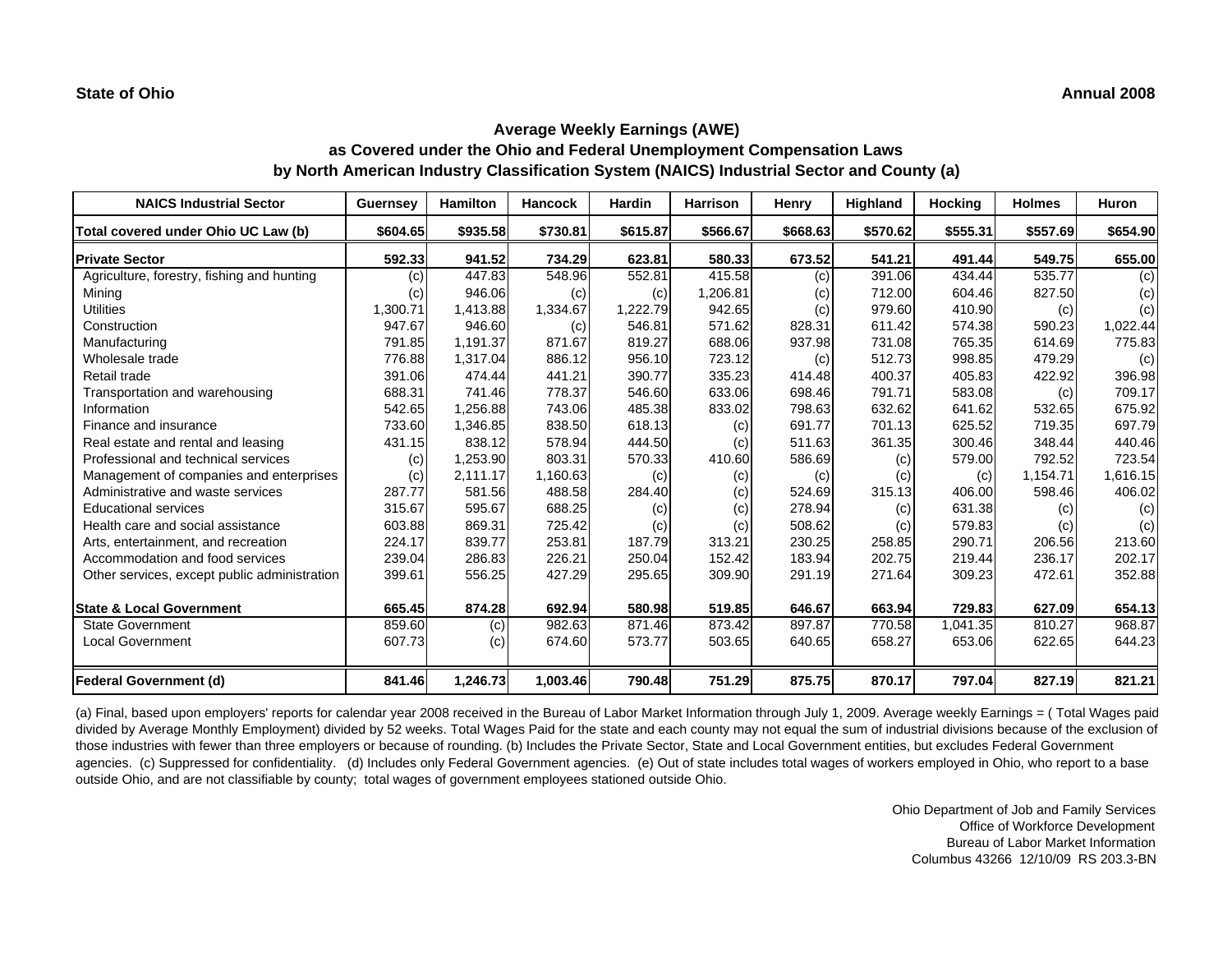| <b>NAICS Industrial Sector</b>               | <b>Jackson</b> | <b>Jefferson</b> | Knox     | Lake     | Lawrence | Licking  | Logan    | Lorain   | Lucas    | <b>Madison</b> |
|----------------------------------------------|----------------|------------------|----------|----------|----------|----------|----------|----------|----------|----------------|
| Total covered under Ohio UC Law (b)          | \$572.50       | \$710.38         | \$680.98 | \$714.87 | \$536.96 | \$661.19 | \$742.69 | \$700.25 | \$747.83 | \$663.17       |
| <b>Private Sector</b>                        | 557.46         | 730.48           | 688.75   | 707.75   | 513.13   | 642.71   | 752.71   | 685.52   | 726.33   | 623.17         |
| Agriculture, forestry, fishing and hunting   | 488.58         | (c)              | 338.15   | 477.21   | (c)      | 497.15   | 449.04   | 471.46   | 402.71   | 527.73         |
| Mining                                       | 843.33         | (c)              | 618.33   | 1,125.08 | (c)      | 826.17   | 1,071.96 | 834.15   | 1,265.69 | (c)            |
| <b>Utilities</b>                             | (c)            | 1,672.75         | 1,020.56 | 1,667.15 | 937.35   | 1,213.92 | 886.79   | 1,337.37 | 1,528.35 | (c)            |
| Construction                                 | 847.71         | 1,130.06         | 1,193.63 | 796.04   | 785.27   | 697.96   | 740.63   | 775.31   | 1,024.81 | 691.23         |
| Manufacturing                                | 645.04         | 1,203.38         | 1,062.65 | 1.005.27 | 756.29   | 905.79   | 1,206.71 | 1,072.12 | 1,102.88 | 824.06         |
| Wholesale trade                              | 733.37         | 714.15           | 748.98   | 1,022.81 | 653.81   | 834.83   | 881.12   | 921.46   | 976.48   | (c)            |
| Retail trade                                 | 390.94         | 391.85           | 399.92   | 451.04   | 385.42   | 452.29   | 413.73   | 418.52   | 447.62   | 454.92         |
| Transportation and warehousing               | (c)            | 662.35           | 607.83   | 572.46   | 831.96   | 900.85   | 737.77   | 734.38   | 706.31   | 686.63         |
| Information                                  | 652.81         | 679.90           | 754.69   | 712.21   | 974.15   | 755.56   | 641.17   | 701.56   | 920.12   | 791.48         |
| Finance and insurance                        | 713.60         | 583.13           | 620.60   | 842.29   | 621.02   | 928.19   | 676.73   | 766.12   | 1,049.54 | 636.69         |
| Real estate and rental and leasing           | 354.88         | 422.40           | 419.73   | 527.73   | 353.19   | 595.40   | 487.46   | 498.19   | 575.15   | 433.06         |
| Professional and technical services          | 452.60         | 661.88           | 681.58   | 1,002.85 | 642.10   | 1,018.21 | (c)      | 972.08   | 1,029.21 | 939.77         |
| Management of companies and enterprises      | 1,270.58       | 2,184.00         | 653.69   | 1,501.75 | 1,416.96 | 860.27   | (c)      | 1,529.02 | 1,443.52 | 1,407.98       |
| Administrative and waste services            | 504.27         | 570.63           | 492.67   | 478.10   | 490.81   | 436.23   | 378.10   | 461.92   | 486.33   | 410.96         |
| <b>Educational services</b>                  | 260.62         | (c)              | 807.83   | 468.23   | 261.48   | 748.65   | 204.50   | 704.92   | 591.35   | 335.63         |
| Health care and social assistance            | 621.00         | (c)              | 597.85   | 647.79   | 422.75   | 661.29   | 623.79   | 678.40   | 794.48   | 542.37         |
| Arts, entertainment, and recreation          | 245.40         | 296.88           | 278.48   | 324.04   | 221.35   | 306.35   | 226.25   | 277.98   | 325.23   | 204.50         |
| Accommodation and food services              | 209.52         | 204.79           | 200.50   | 231.96   | 228.13   | 228.92   | 197.06   | 228.88   | 235.33   | 222.71         |
| Other services, except public administration | 316.94         | 318.69           | 328.82   | 474.91   | 383.55   | 369.02   | 425.48   | 404.21   | 424.54   | 338.01         |
| <b>State &amp; Local Government</b>          | 659.01         | 584.57           | 636.77   | 767.01   | 614.41   | 772.23   | 666.21   | 784.54   | 901.32   | 799.68         |
| <b>State Government</b>                      | 975.98         | 997.06           | (c)      | 951.46   | 609.92   | 1,018.65 | 759.79   | 966.25   | 923.15   | 929.54         |
| <b>Local Government</b>                      | 619.90         | 573.00           | (c)      | 764.83   | 615.12   | 737.81   | 662.44   | 768.04   | 891.94   | 701.10         |
| <b>Federal Government (d)</b>                | 850.71         | 967.62           | 869.88   | 1,117.13 | 864.63   | 1,096.54 | 979.25   | 1,882.40 | 1,133.90 | 893.77         |

(a) Final, based upon employers' reports for calendar year 2008 received in the Bureau of Labor Market Information through July 1, 2009. Average weekly Earnings = ( Total Wages paid divided by Average Monthly Employment) divided by 52 weeks. Total Wages Paid for the state and each county may not equal the sum of industrial divisions because of the exclusion of those industries with fewer than three employers or because of rounding. (b) Includes the Private Sector, State and Local Government entities, but excludes Federal Government agencies. (c) Suppressed for confidentiality. (d) Includes only Federal Government agencies. (e) Out of state includes total wages of workers employed in Ohio, who report to a base outside Ohio, and are not classifiable by county; total wages of government employees stationed outside Ohio.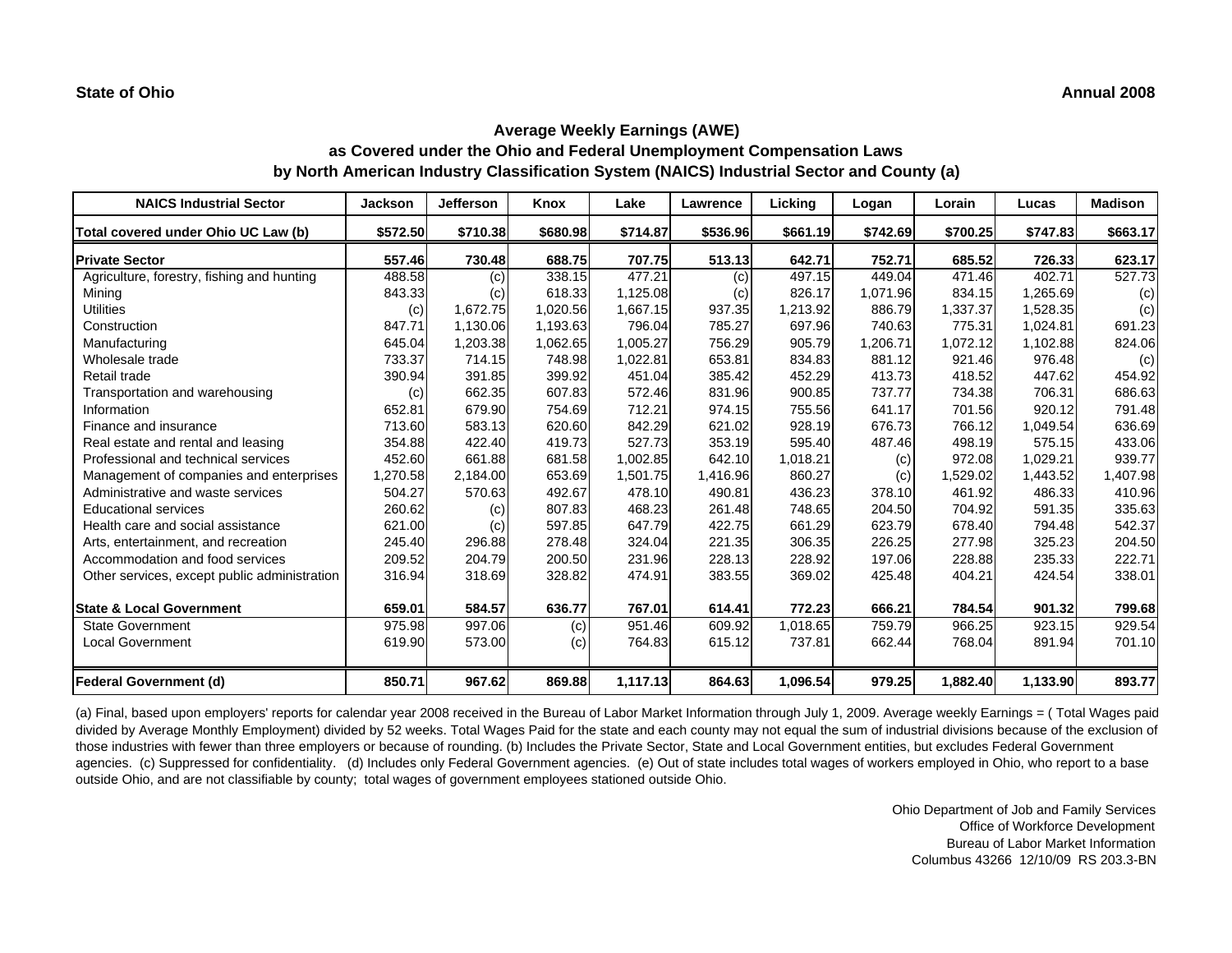| <b>NAICS Industrial Sector</b>               | <b>Mahoning</b> | <b>Marion</b> | <b>Medina</b> | <b>Meigs</b> | <b>Mercer</b> | Miami    | <b>Monroe</b> | Montgomery | Morgan   | <b>Morrow</b> |
|----------------------------------------------|-----------------|---------------|---------------|--------------|---------------|----------|---------------|------------|----------|---------------|
| Total covered under Ohio UC Law (b)          | \$621.81        | \$667.33      | \$671.33      | \$480.52     | \$610.71      | \$666.96 | \$669.40      | \$788.10   | \$547.44 | \$586.60      |
| <b>Private Sector</b>                        | 602.33          | 637.46        | 663.54        | 450.56       | 604.19        | 657.56   | 707.08        | 783.12     | 534.33   | 568.10        |
| Agriculture, forestry, fishing and hunting   | 444.44          | (c)           | 475.23        | 288.67       | (c)           | 319.65   | (c)           | (c)        | (c)      | 392.13        |
| Mining                                       | 1,074.98        | (c)           | 1,215.52      | 754.65       | (c)           | 871.35   | 486.02        | (c)        | (c)      | 706.69        |
| <b>Utilities</b>                             | 1,383.90        | (c)           | (c)           | (c)          | (c)           | (c)      | 1,287.75      | 1,404.54   | (c)      | (c)           |
| Construction                                 | 849.77          | 726.79        | 850.73        | 709.98       | 764.60        | 751.17   | 675.65        | 871.33     | 638.19   | 658.81        |
| Manufacturing                                | 786.23          | 820.37        | 874.21        | 592.13       | 743.44        | 910.60   | (c)           | 1.064.33   | 858.19   | 815.17        |
| Wholesale trade                              | 875.33          | 923.73        | (c)           | 660.00       | (c)           | 952.85   | 1,009.65      | 1,019.85   | (c)      | 750.44        |
| Retail trade                                 | 419.33          | 396.33        | 425.46        | 318.38       | 442.60        | 427.37   | 299.38        | 449.62     | 321.02   | 437.13        |
| Transportation and warehousing               | 681.08          | (c)           | 712.54        | (c)          | 763.25        | (c)      | 856.50        | 793.02     | (c)      | (c)           |
| Information                                  | 793.83          | 941.79        | 792.29        | (c)          | 528.35        | 579.27   | (c)           | 1,192.25   | 561.52   | 471.21        |
| Finance and insurance                        | 863.92          | 783.46        | 897.71        | 497.23       | 750.46        | 817.60   | 591.98        | 999.29     | 506.87   | 601.85        |
| Real estate and rental and leasing           | 513.85          | 535.92        | 422.98        | 267.42       | 430.15        | 596.81   | 143.79        | 654.00     | 110.92   | 418.38        |
| Professional and technical services          | 881.38          | 633.87        | 897.85        | 382.56       | 799.48        | (c)      | (c)           | 1,111.92   | 303.56   | 595.15        |
| Management of companies and enterprises      | 869.92          | 799.12        | 1,333.83      | (c)          | 1,577.65      | (c)      | (c)           | 1,662.79   | (c)      | (c)           |
| Administrative and waste services            | 507.38          | 467.17        | 501.96        | (c)          | 503.08        | 395.46   | 458.38        | 488.17     | 399.02   | 419.13        |
| <b>Educational services</b>                  | 429.73          | 298.12        | 342.81        | (c)          | 243.87        | 432.98   | 320.92        | 702.54     | (c)      | (c)           |
| Health care and social assistance            | 643.75          | 673.21        | 618.67        | (c)          | 499.44        | 679.06   | 410.88        | 825.98     | 429.73   | (c)           |
| Arts, entertainment, and recreation          | 215.85          | 196.62        | 248.37        | 288.83       | 254.88        | 279.13   | 132.31        | 364.60     | 148.02   | 246.98        |
| Accommodation and food services              | 226.17          | 217.79        | 217.69        | 214.13       | 186.42        | 226.54   | 163.62        | 247.44     | 167.19   | 178.77        |
| Other services, except public administration | 389.18          | 361.33        | 433.54        | (c)          | 355.82        | 362.53   | 294.11        | 485.98     | 287.60   | 493.09        |
| <b>State &amp; Local Government</b>          | 748.61          | 780.08        | 728.02        | 549.57       | 647.24        | 733.34   | 524.30        | 827.37     | 580.11   | 629.35        |
| <b>State Government</b>                      | 869.48          | 938.77        | 948.17        | 849.71       | 732.48        | 984.75   | 837.96        | 1,041.94   | 863.90   | 980.88        |
| Local Government                             | 708.62          | 725.35        | 723.42        | 537.31       | 642.13        | 725.21   | 508.15        | 814.08     | 554.62   | 610.52        |
| <b>Federal Government (d)</b>                | 1,136.17        | 908.62        | 1,066.62      | 854.60       | 800.88        | 962.50   | 803.25        | 1,063.40   | 839.25   | 749.35        |

(a) Final, based upon employers' reports for calendar year 2008 received in the Bureau of Labor Market Information through July 1, 2009. Average weekly Earnings = ( Total Wages paid divided by Average Monthly Employment) divided by 52 weeks. Total Wages Paid for the state and each county may not equal the sum of industrial divisions because of the exclusion of those industries with fewer than three employers or because of rounding. (b) Includes the Private Sector, State and Local Government entities, but excludes Federal Government agencies. (c) Suppressed for confidentiality. (d) Includes only Federal Government agencies. (e) Out of state includes total wages of workers employed in Ohio, who report to a base outside Ohio, and are not classifiable by county; total wages of government employees stationed outside Ohio.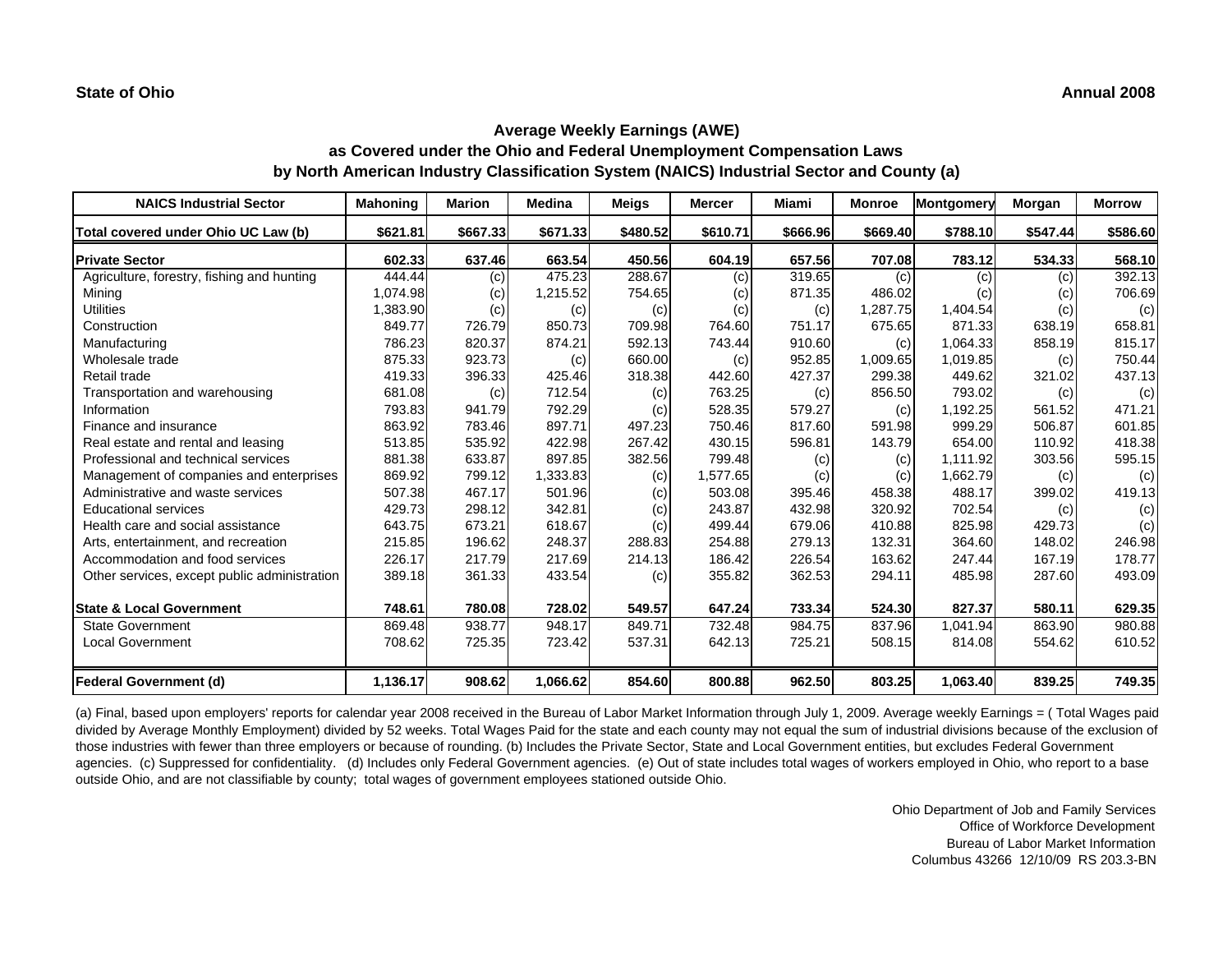| <b>NAICS Industrial Sector</b>               | <b>Muskingum</b> | <b>Noble</b> | <b>Ottawa</b> | <b>Paulding</b> | Perry    | Pickaway | <b>Pike</b> | Portage  | Preble   | Putnam   |
|----------------------------------------------|------------------|--------------|---------------|-----------------|----------|----------|-------------|----------|----------|----------|
| Total covered under Ohio UC Law (b)          | \$606.13         | \$573.42     | \$689.71      | \$588.40        | \$604.75 | \$691.15 | \$735.98    | \$699.62 | \$615.71 | \$571.33 |
| <b>Private Sector</b>                        | 596.69           | 536.67       | 682.23        | 585.83          | 626.90   | 656.19   | 751.40      | 660.12   | 615.25   | 571.42   |
| Agriculture, forestry, fishing and hunting   | 408.58           | (c)          | 400.73        | (c)             | 447.27   | (c)      | (c)         | 395.67   | 558.67   | (c)      |
| Mining                                       | 943.73           | (c)          | 1,519.87      | (c)             | 806.50   | (c)      | (c)         | 1,155.98 | 535.62   | (c)      |
| <b>Utilities</b>                             | 1,337.00         | 676.79       | (c)           | (c)             | 1,496.98 | 1,460.21 | (c)         | (c)      | (c)      | (c)      |
| Construction                                 | 723.42           | 552.31       | 645.33        | 873.54          | 1,427.63 | 783.02   | 1,155.77    | 772.75   | 651.08   | 633.21   |
| Manufacturing                                | 816.71           | 817.71       | 940.19        | 660.98          | 712.88   | 1,023.69 | 922.56      | 897.90   | 937.60   | 851.73   |
| Wholesale trade                              | 846.04           | 486.85       | (c)           | 807.40          | 626.77   | 906.56   | (c)         | 1,033.87 | 711.62   | (c)      |
| Retail trade                                 | 394.42           | 345.37       | 454.67        | 351.56          | 352.23   | 433.56   | 393.98      | 434.38   | 385.31   | 370.62   |
| Transportation and warehousing               | 555.08           | 554.58       | 809.79        | (c)             | 368.98   | 644.71   | 603.67      | (c)      | (c)      | 663.40   |
| Information                                  | 628.81           | (c)          | 846.60        | 403.38          | 813.65   | 939.06   | 615.62      | 740.50   | 490.79   | 641.98   |
| Finance and insurance                        | 794.12           | (c)          | 667.02        | 678.67          | 517.13   | 702.87   | 631.19      | 717.27   | 708.96   | 684.42   |
| Real estate and rental and leasing           | 523.60           | (c)          | 459.46        | 325.92          | 198.65   | 438.46   | 296.87      | 522.50   | 352.85   | 349.83   |
| Professional and technical services          | 871.13           | 946.31       | (c)           | 655.77          | 736.27   | 508.48   | (c)         | 781.17   | (c)      | 407.25   |
| Management of companies and enterprises      | 1,013.44         | (c)          | (c)           | (c)             | (c)      | 1,432.08 | (c)         | 1,157.23 | (c)      | (c)      |
| Administrative and waste services            | 431.08           | (c)          | 418.38        | 679.83          | (c)      | 450.98   | 1,002.10    | 475.23   | 283.02   | 375.79   |
| <b>Educational services</b>                  | 621.27           | (c)          | 329.56        | (c)             | (c)      | 235.23   | 386.29      | 634.06   | (c)      | 263.87   |
| Health care and social assistance            | 704.50           | 372.83       | 562.63        | (c)             | (c)      | 619.62   | 583.08      | 559.54   | (c)      | 484.31   |
| Arts, entertainment, and recreation          | 270.44           | (c)          | 439.79        | 209.63          | 148.90   | 302.90   | 142.31      | 306.48   | 194.08   | 290.15   |
| Accommodation and food services              | 233.42           | (c)          | 245.56        | 155.52          | 191.29   | 215.48   | 215.81      | 226.27   | 202.27   | 143.75   |
| Other services, except public administration | 415.49           | 193.48       | 412.29        | 398.97          | 326.42   | 302.90   | 414.38      | 436.54   | 337.52   | 243.31   |
| <b>State &amp; Local Government</b>          | 661.97           | 650.68       | 730.43        | 597.61          | 556.54   | 774.80   | 664.25      | 829.46   | 617.81   | 570.97   |
| <b>State Government</b>                      | 699.50           | 764.60       | 927.23        | 912.96          | 899.71   | 939.00   | 743.71      | (c)      | 784.77   | 927.69   |
| <b>Local Government</b>                      | 658.56           | 537.48       | 710.62        | 587.35          | 548.33   | 684.00   | 659.06      | (c)      | 609.71   | 558.04   |
| <b>Federal Government (d)</b>                | 960.35           | 688.37       | 921.08        | 746.02          | 743.56   | 869.21   | 986.19      | 934.42   | 812.58   | 737.83   |

(a) Final, based upon employers' reports for calendar year 2008 received in the Bureau of Labor Market Information through July 1, 2009. Average weekly Earnings = ( Total Wages paid divided by Average Monthly Employment) divided by 52 weeks. Total Wages Paid for the state and each county may not equal the sum of industrial divisions because of the exclusion of those industries with fewer than three employers or because of rounding. (b) Includes the Private Sector, State and Local Government entities, but excludes Federal Government agencies. (c) Suppressed for confidentiality. (d) Includes only Federal Government agencies. (e) Out of state includes total wages of workers employed in Ohio, who report to a base outside Ohio, and are not classifiable by county; total wages of government employees stationed outside Ohio.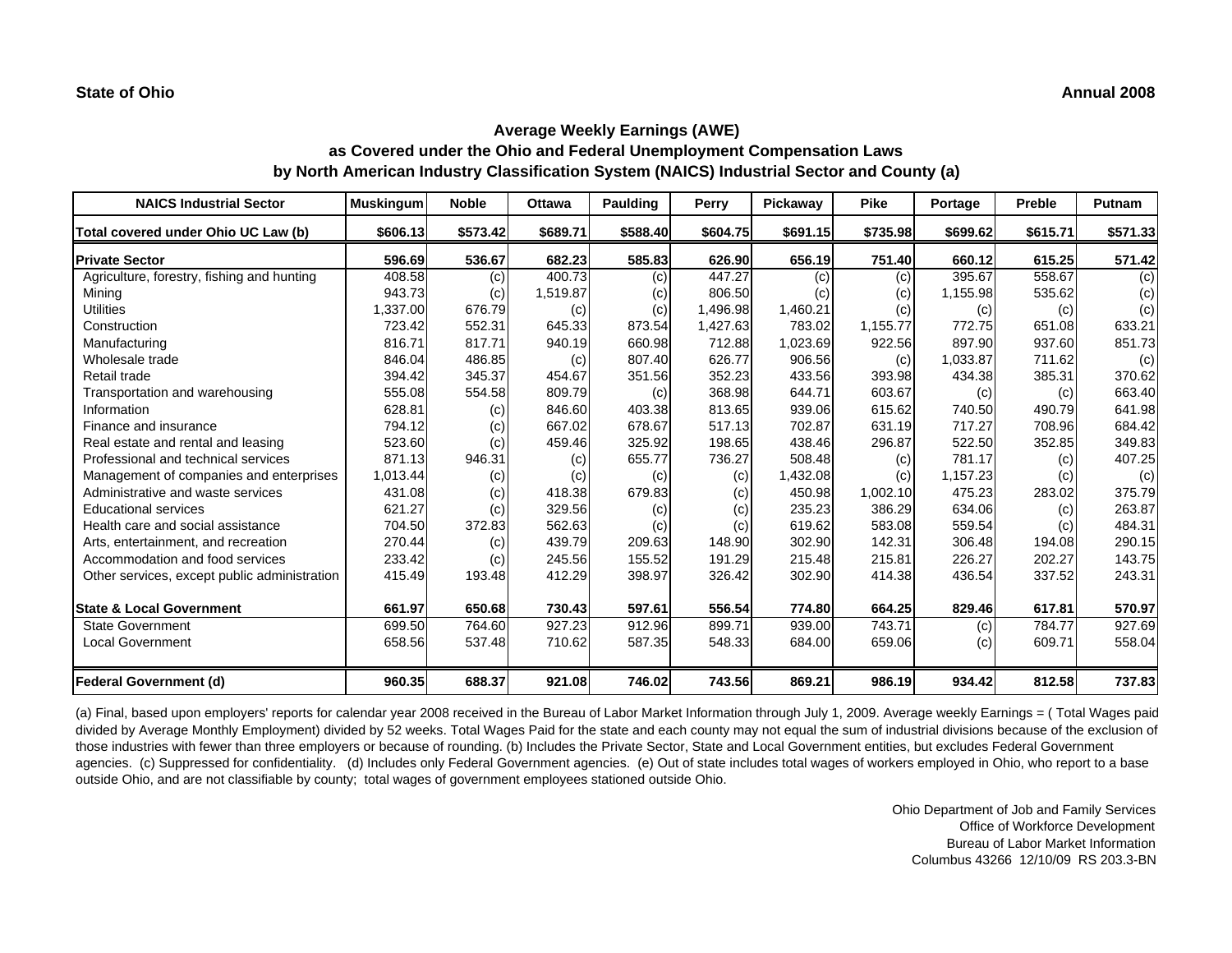| <b>NAICS Industrial Sector</b>               | <b>Richland</b> | <b>Ross</b> | <b>Sandusky</b> | <b>Scioto</b> | <b>Seneca</b> | <b>Shelby</b> | <b>Stark</b> | <b>Summit</b> | <b>Trumbull</b> | <b>Tuscarawas</b> |
|----------------------------------------------|-----------------|-------------|-----------------|---------------|---------------|---------------|--------------|---------------|-----------------|-------------------|
| Total covered under Ohio UC Law (b)          | \$648.27        | \$689.19    | \$626.52        | \$613.90      | \$595.90      | \$763.67      | \$673.42     | \$788.58      | \$715.46        | \$586.37          |
| <b>Private Sector</b>                        | 632.96          | 676.33      | 618.23          | 576.67        | 583.35        | 767.56        | 666.42       | 784.65        | 711.90          | 574.58            |
| Agriculture, forestry, fishing and hunting   | 331.79          | 389.38      | (c)             | 407.83        | 422.94        | (c)           | 561.17       | 619.33        | 440.37          | 396.71            |
| Mining                                       | 656.25          | 603.23      | (c)             | 930.75        | 1,005.33      | (c)           | 1,012.63     | 1,303.92      | 756.62          | 946.92            |
| <b>Utilities</b>                             | (c)             | .250.06     | 1,717.87        | 1,106.15      | 1,132.52      | (c)           | 1,366.37     | 1,648.15      | 1,433.27        | 1,141.81          |
| Construction                                 | 734.96          | 696.94      | 791.08          | 870.85        | 797.29        | 883.13        | 822.04       | 881.17        | 730.96          | 703.87            |
| Manufacturing                                | 933.83          | 1,057.21    | 797.58          | 727.27        | 799.27        | 966.08        | 967.08       | 989.29        | 1,262.06        | 765.12            |
| Wholesale trade                              | 755.17          | 816.00      | 764.23          | 612.42        | 670.85        | 803.92        | 931.79       | 1,087.08      | 814.37          | 701.00            |
| Retail trade                                 | 427.37          | 421.42      | 430.73          | 434.40        | 443.77        | 430.38        | 429.69       | 481.94        | 423.71          | 399.33            |
| Transportation and warehousing               | (c)             | 763.46      | 694.62          | 614.83        | 601.92        | (c)           | 707.81       | 895.54        | 800.58          | 725.27            |
| Information                                  | 913.37          | 1,189.25    | 624.83          | 662.71        | 510.81        | 982.10        | 717.35       | 995.44        | 904.33          | 587.83            |
| Finance and insurance                        | 750.10          | 705.35      | 657.54          | 700.23        | 717.37        | 763.10        | 837.56       | 1,072.77      | 724.04          | 709.92            |
| Real estate and rental and leasing           | 453.98          | 439.56      | 680.13          | 509.98        | 409.90        | 553.85        | 519.31       | 583.46        | 479.81          | 477.94            |
| Professional and technical services          | 643.67          | 646.90      | 632.92          | 918.56        | 564.62        | 1,031.85      | 776.23       | 1,077.88      | 663.10          | 761.71            |
| Management of companies and enterprises      | 1,277.38        | 857.27      | 1,046.31        | 689.69        | 929.69        | (c)           | 1,321.21     | 1,650.33      | 1,106.06        | 948.83            |
| Administrative and waste services            | 405.48          | 446.04      | 447.71          | 689.65        | 275.08        | 334.58        | 452.60       | 496.02        | 429.29          | 456.52            |
| <b>Educational services</b>                  | 346.23          | 414.81      | (c)             | 385.21        | 541.13        | (c)           | 518.52       | 525.33        | 406.38          | 317.73            |
| Health care and social assistance            | 667.12          | 848.48      | (c)             | 633.37        | 516.50        | (c)           | 718.10       | 771.85        | 678.42          | 560.75            |
| Arts, entertainment, and recreation          | 254.29          | 258.60      | 264.96          | 186.94        | 204.62        | 227.29        | 281.52       | 324.50        | 237.12          | 213.13            |
| Accommodation and food services              | 228.96          | 233.23      | 205.94          | 216.33        | 185.65        | 203.46        | 232.35       | 237.60        | 216.56          | 221.04            |
| Other services, except public administration | 371.16          | 319.75      | 362.84          | 401.40        | 307.08        | 463.06        | 404.08       | 448.78        | 345.76          | 420.96            |
| <b>State &amp; Local Government</b>          | 741.71          | 740.24      | 685.28          | 745.76        | 673.23        | 725.27        | 727.53       | 821.07        | 740.37          | 666.73            |
| <b>State Government</b>                      | 953.52          | 891.56      | 1.008.58        | 900.77        | 828.33        | 999.65        | 969.90       | 992.02        | 909.33          | 983.63            |
| <b>Local Government</b>                      | 688.29          | 665.37      | 669.25          | 663.31        | 640.94        | 691.25        | 705.90       | 786.44        | 724.96          | 634.19            |
| <b>Federal Government (d)</b>                | 1,038.77        | 1,401.67    | 903.63          | 908.00        | 878.17        | 863.56        | 1,045.90     | 1,135.81      | 1,001.40        | 924.06            |

(a) Final, based upon employers' reports for calendar year 2008 received in the Bureau of Labor Market Information through July 1, 2009. Average weekly Earnings = ( Total Wages paid divided by Average Monthly Employment) divided by 52 weeks. Total Wages Paid for the state and each county may not equal the sum of industrial divisions because of the exclusion of those industries with fewer than three employers or because of rounding. (b) Includes the Private Sector, State and Local Government entities, but excludes Federal Government agencies. (c) Suppressed for confidentiality. (d) Includes only Federal Government agencies. (e) Out of state includes total wages of workers employed in Ohio, who report to a base outside Ohio, and are not classifiable by county; total wages of government employees stationed outside Ohio.